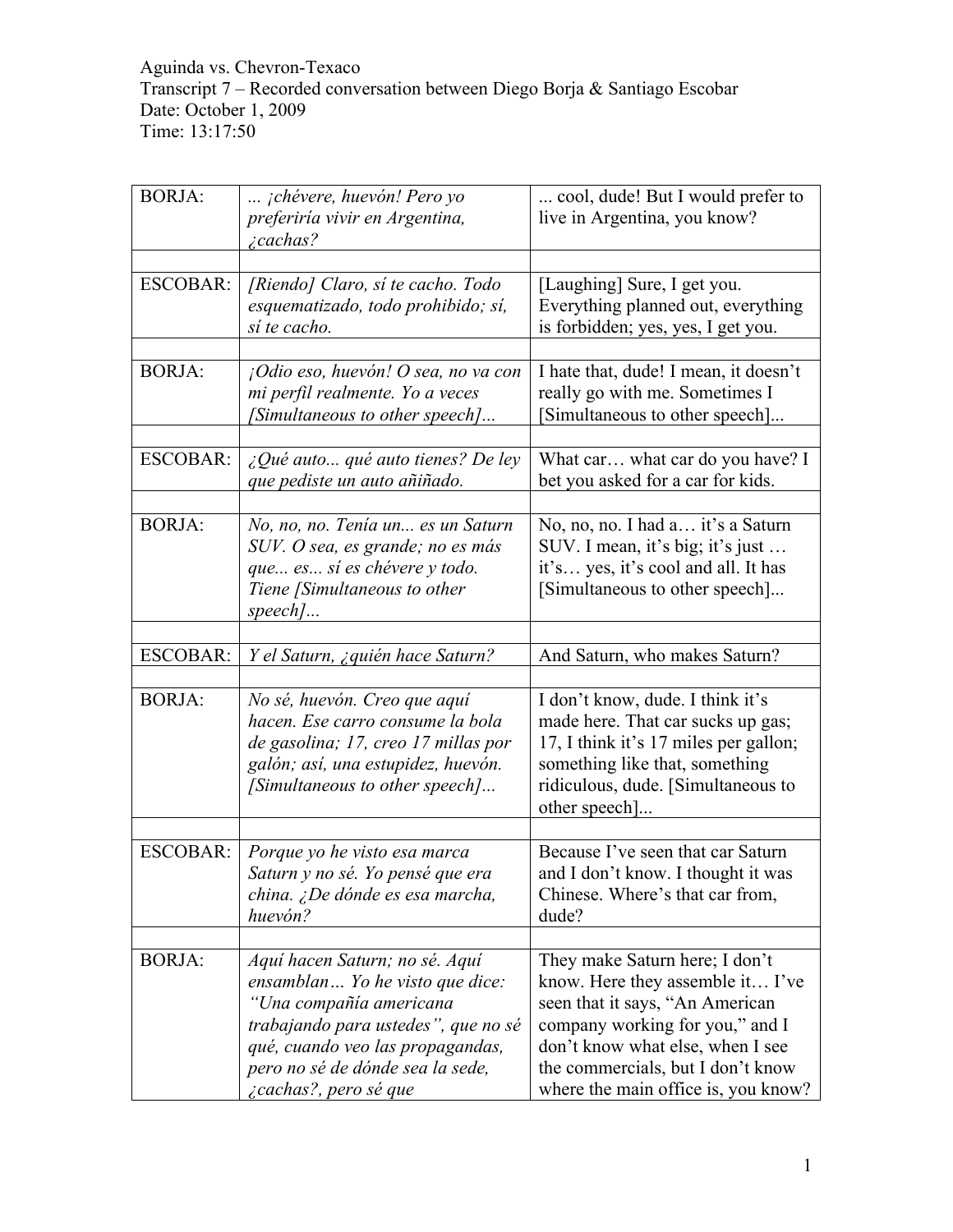Transcript 7 – Recorded conversation between Diego Borja & Santiago Escobar Date: October 1, 2009

|                 | [Simultaneous to other speech]                                                                                                                               | But I know that [Simultaneous to<br>other speech]                                                                                                              |
|-----------------|--------------------------------------------------------------------------------------------------------------------------------------------------------------|----------------------------------------------------------------------------------------------------------------------------------------------------------------|
|                 |                                                                                                                                                              |                                                                                                                                                                |
| <b>ESCOBAR:</b> | $\zeta$ Un qué es?, $\zeta$ un cuatro por<br>cuatro?                                                                                                         | What is it? A four by four?                                                                                                                                    |
| <b>BORJA:</b>   | Claro, es un cuatro por cuatro.                                                                                                                              | Of course, it's a four by four.                                                                                                                                |
| <b>ESCOBAR:</b> | Ya. ¿O ya te compraste la van?,<br>porque aquí todo el mundo anda en<br>van, huevón.                                                                         | Yeah. Or did you already buy<br>yourself the van? Because everyone<br>here has a van, dude.                                                                    |
| <b>BORJA:</b>   | No, acá no. Aquí, ¿sabes?, aquí la<br>onda es yo quiero comprarme un<br>carro híbrido, un Lexus, uno de<br>esos EX250.                                       | No, not here. Here, you know? Here<br>the style is I want to buy myself a<br>hybrid car, a Lexus, one of those<br>EX250.                                       |
|                 |                                                                                                                                                              |                                                                                                                                                                |
| <b>ESCOBAR:</b> | Ya.                                                                                                                                                          | Okay.                                                                                                                                                          |
| <b>BORJA:</b>   | Pero solo para mí, de una persona,<br>de un asiento. La Sara que se quede<br>con el carro grande, ¿cachas?                                                   | But just for me, for one person, with<br>only one seat. Sara can keep the big<br>car, you get it?                                                              |
| <b>ESCOBAR:</b> | Ajá, de un asiento.                                                                                                                                          | Uh huh, with only one seat.                                                                                                                                    |
| <b>BORJA:</b>   | [Simultaneous to other speech].<br>Claro.                                                                                                                    | [Simultaneous to other speech]. Of<br>course.                                                                                                                  |
| ESCOBAR:        | [Riendo] Híbrido.                                                                                                                                            | [Laughing] Hybrid.                                                                                                                                             |
|                 |                                                                                                                                                              |                                                                                                                                                                |
| <b>BORJA:</b>   | Híbrido. Porque los carros híbridos<br>aquí son maestros. O sea, cacha<br>que el carro híbrido aquí es como<br>una planta eléctrica, ¿no?                    | Hybrid. Because hybrid cars rule<br>here. I mean, you got to understand<br>that hybrid cars here are like an<br>electric power plant, right?                   |
| <b>ESCOBAR:</b> | Sí.                                                                                                                                                          | Yes.                                                                                                                                                           |
|                 |                                                                                                                                                              |                                                                                                                                                                |
| <b>BORJA:</b>   | $O$ sea, yo tengo un amigo, que me<br>hice amigo de sí te conté que me<br>hice amigo de un japonés que es el<br>presidente de Latinoamérica de la<br>Toyota. | I mean, I have a friend, I made<br>friends with I told you that I<br>became friends with a Japanese guy<br>who's the president of Toyota for<br>Latin America. |
|                 |                                                                                                                                                              |                                                                                                                                                                |
| <b>ESCOBAR:</b> | $No$ .                                                                                                                                                       | No.                                                                                                                                                            |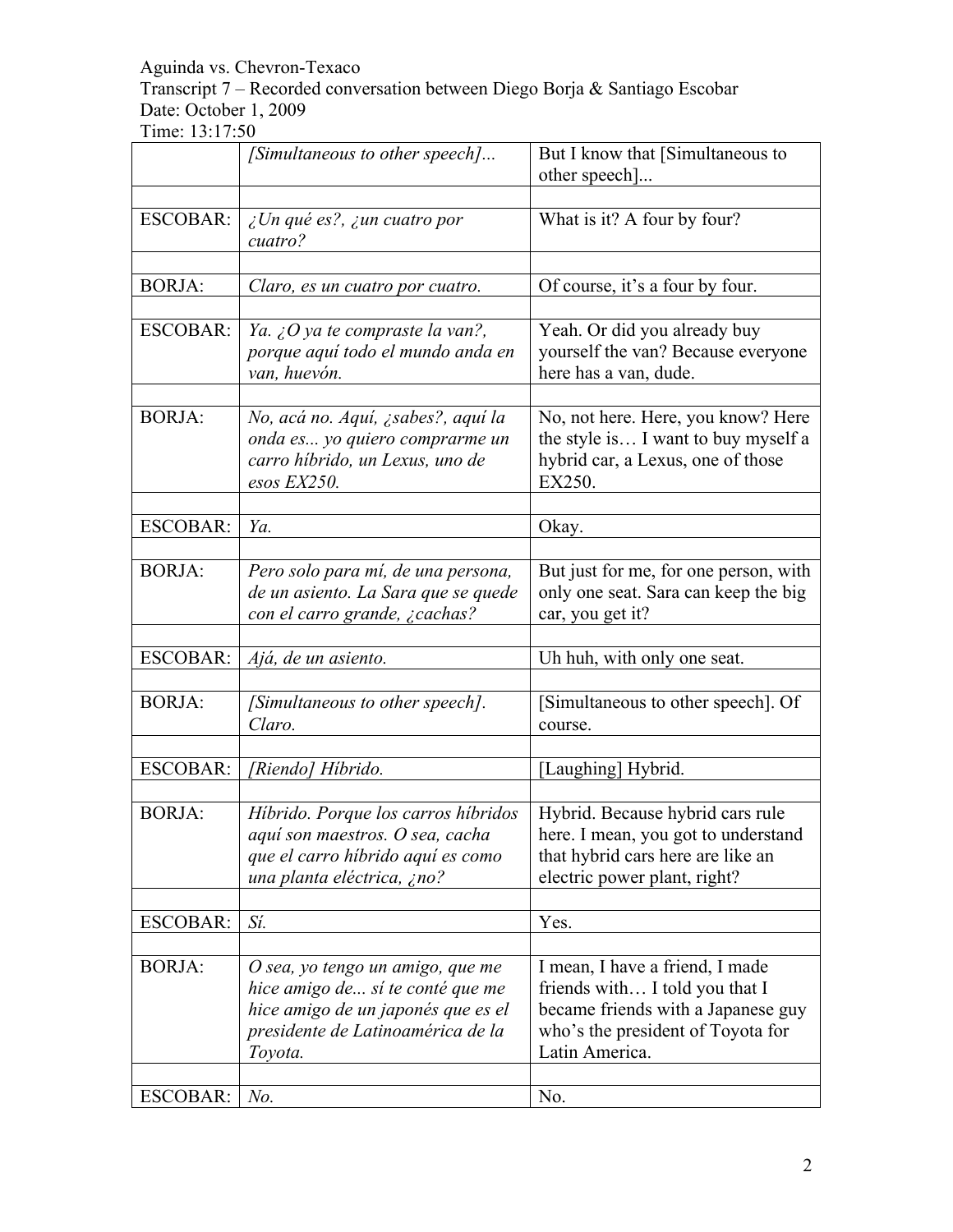# Transcript 7 – Recorded conversation between Diego Borja & Santiago Escobar Date: October 1, 2009

| <b>BORJA:</b>   | Claro, el man vive aquí a dos<br>cuadras. Nos hicimos panas. Se<br>llama Hiroshi, en japonés.                                                                                                                               | Sure, the guy lives here two blocks<br>away. We became buddies. His<br>name is Hiroshi, in Japanese.                                                                                                                                          |
|-----------------|-----------------------------------------------------------------------------------------------------------------------------------------------------------------------------------------------------------------------------|-----------------------------------------------------------------------------------------------------------------------------------------------------------------------------------------------------------------------------------------------|
|                 |                                                                                                                                                                                                                             |                                                                                                                                                                                                                                               |
| <b>ESCOBAR:</b> | [Riendo alto].                                                                                                                                                                                                              | [Laughing loudly].                                                                                                                                                                                                                            |
|                 |                                                                                                                                                                                                                             |                                                                                                                                                                                                                                               |
| <b>BORJA:</b>   | Y el viejo, ¡puta!, somos amigazos.<br>El man ya quiere irse a invertir a<br>Ecuador. Le contaba un par de<br>negocios, así. "No, vamos, vamos<br>conmigo. Yo te llevo, yo pago". "No<br>puedo salir", le digo.             | And that old guy, damn! We<br>became buddies. That guy wants to<br>invest in Ecuador. I told him about a<br>few business opportunities, like<br>that. "No, let's go, go with me. I'll<br>take you, I'll pay." "I can't leave," I<br>told him. |
| <b>ESCOBAR:</b> |                                                                                                                                                                                                                             |                                                                                                                                                                                                                                               |
|                 | [Unintelligible] palos de golf.                                                                                                                                                                                             | [Unintelligible] golf clubs.                                                                                                                                                                                                                  |
| <b>BORJA:</b>   | Claro, aquí tengo la cosa de golf,<br>loco, pero no sé jugar, huevón. Me<br>parece medio vago ese deporte pero<br>es capaz que termino jugando igual<br>porque qué pereza correr, huevón.                                   | Sure, I have the stuff for golf here,<br>dude, but I don't know how to play,<br>dude. That sport seems kind of<br>slow to me, but perhaps I'll end up<br>playing it anyways because I'm too<br>lazy to run, dude.                             |
|                 |                                                                                                                                                                                                                             |                                                                                                                                                                                                                                               |
| <b>ESCOBAR:</b> | [Riendo los dos] ¡Estás loco hijo de<br>puta!                                                                                                                                                                               | [Both laughing] You're one crazy<br>son of a bitch!                                                                                                                                                                                           |
|                 |                                                                                                                                                                                                                             |                                                                                                                                                                                                                                               |
| <b>BORJA:</b>   | Sí, y ahí los carritos. Todo el tiempo<br>están pasando por aquí, huevón. La<br>piscina la tengo llena de pelotas de<br>golf, huevón. Caen a cada rato,<br>huevón.                                                          | Yes, and the little carts there.<br>They're always driving by here,<br>dude. My pool is full of golf balls,<br>dude. They're always falling in,<br>man.                                                                                       |
| <b>ESCOBAR:</b> | No, demándales, loco [riendo].                                                                                                                                                                                              | No, sue them, dude [laughing].                                                                                                                                                                                                                |
|                 |                                                                                                                                                                                                                             |                                                                                                                                                                                                                                               |
| <b>BORJA:</b>   | [Unintelligible] yo lo que hago es<br>revender esas pelotas. A Nicolás, yo<br>le hago que se meta a la piscina y<br>recoja las pelotas para que después<br>se vaya a venderlas él mismo a<br>[Simultaneous to other speech] | [Unintelligible] what I do is resell<br>those balls. I tell Nicolas to get in<br>the pool and collect the balls so he<br>can sell them later to [Simultaneous]<br>to other speech                                                             |
| <b>ESCOBAR:</b> | $\lambda$ Y cómo está tu familia?                                                                                                                                                                                           | And how's your family?                                                                                                                                                                                                                        |
|                 |                                                                                                                                                                                                                             |                                                                                                                                                                                                                                               |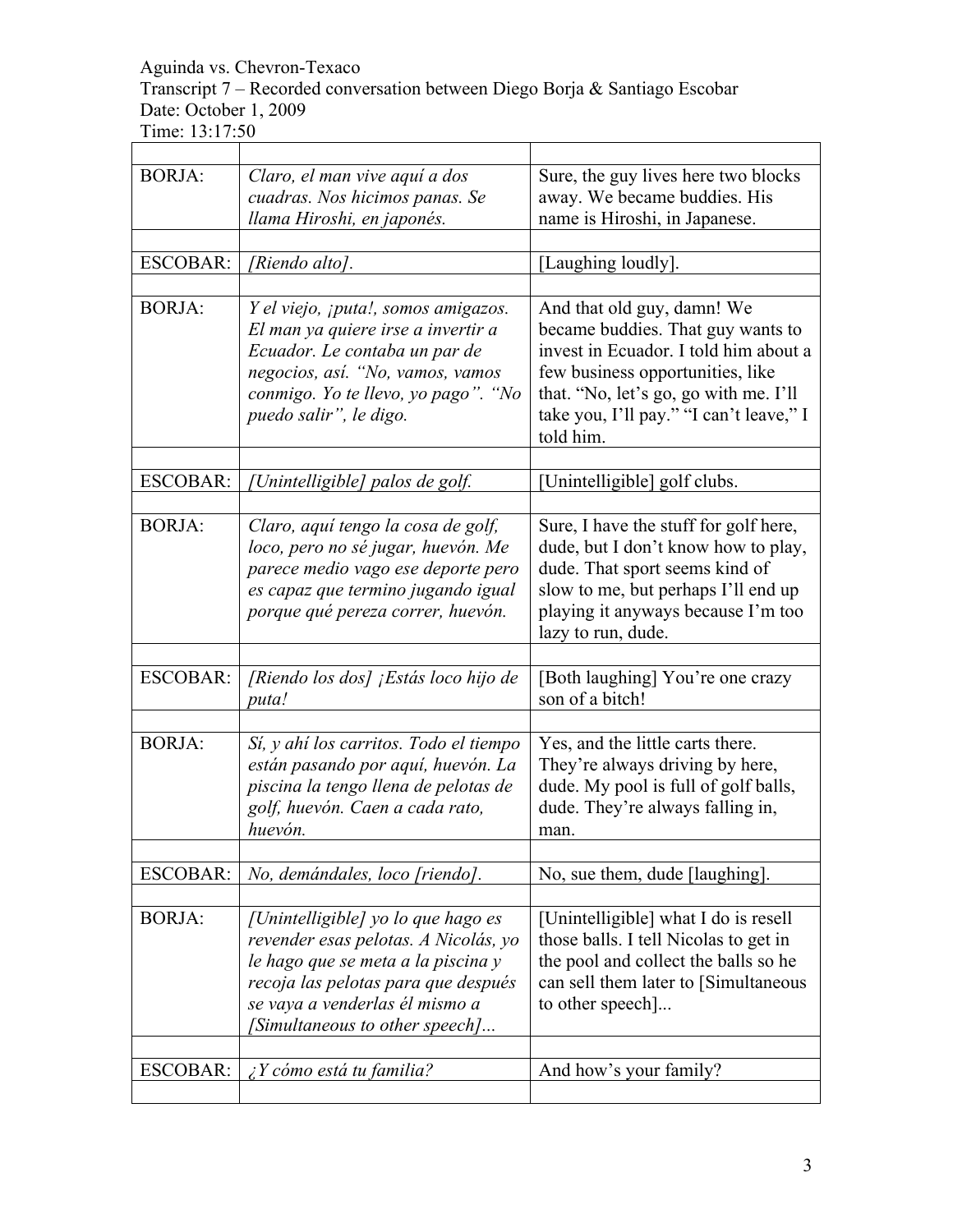Transcript 7 – Recorded conversation between Diego Borja & Santiago Escobar Date: October 1, 2009

| <b>BORJA:</b>   | Bien, loco. La Sara es, ¡puta!, la<br>Sara es súper agringada, ¿cachas?<br>O sea, ella de una Nicolás<br>también, como estaba en el colegio<br>gringo allá, vino acá, ningún<br>problema, se adaptó de una                                                                                                                                                                                                         | Well, dude. Sara is, shit! Sara has<br>become really Americanized, you<br>know? I mean, right away she<br>Nicolas also, since he was in the<br>American School down there, he<br>came here and, no problem, he                                                                                                                                                                                                                 |
|-----------------|--------------------------------------------------------------------------------------------------------------------------------------------------------------------------------------------------------------------------------------------------------------------------------------------------------------------------------------------------------------------------------------------------------------------|--------------------------------------------------------------------------------------------------------------------------------------------------------------------------------------------------------------------------------------------------------------------------------------------------------------------------------------------------------------------------------------------------------------------------------|
|                 | también.                                                                                                                                                                                                                                                                                                                                                                                                           | adapted right away also.                                                                                                                                                                                                                                                                                                                                                                                                       |
| <b>ESCOBAR:</b> | Claro.                                                                                                                                                                                                                                                                                                                                                                                                             | Of course.                                                                                                                                                                                                                                                                                                                                                                                                                     |
| <b>BORJA:</b>   | Entonces, para ellos no fue mucho<br>impacto. Para mí sí, un poco. Sino<br>no, yo frescazo también. Yo estoy<br>más preocupado en definir las cosas<br>que en extrañar y cosas así, ¿sí me<br>entiendes? O sea, sí extraño mis<br>panas, extraño la libertad de<br>caminar en las calles de Quito<br>fumándome un tabaco, haciendo lo<br>que me dé la puta gana; eso sí, eso,<br>porque eso es libertad en verdad. | So, the impact wasn't that big for<br>them. For me it was, a bit.<br>Otherwise no, I'm cool also. I'm<br>more interested in getting things<br>clear than in missing, and things<br>like that, you understand me? I<br>mean, yes I miss my buddies, I miss<br>my freedom to walk in the streets of<br>Quito smoking my cigarette, doing<br>whatever the hell I want to; that yes,<br>that I do, because that's real<br>freedom. |
| <b>ESCOBAR:</b> | Ya.                                                                                                                                                                                                                                                                                                                                                                                                                | Yeah.                                                                                                                                                                                                                                                                                                                                                                                                                          |
| <b>BORJA:</b>   | Aquí no puedes hacer ni mierda,<br>huevón. Es lo que me emputa.                                                                                                                                                                                                                                                                                                                                                    | Here you can't do shit, dude. That's<br>what pisses me off.                                                                                                                                                                                                                                                                                                                                                                    |
| <b>ESCOBAR:</b> | Ya.                                                                                                                                                                                                                                                                                                                                                                                                                | Yeah.                                                                                                                                                                                                                                                                                                                                                                                                                          |
| <b>BORJA:</b>   | Pero extraño así nomás. O sea, sé<br>que si hago las cosas bien ahorita,<br>todo capaz que después termino<br>ya relajadote, ¿cachas?, en el<br>mismo Ecuador.                                                                                                                                                                                                                                                     | But I am just homesick, that's all. I<br>mean, I know that if I do things well<br>now, everything perhaps later I'll<br>be breathing easy, you get it? Even<br>back in Ecuador.                                                                                                                                                                                                                                                |
| <b>ESCOBAR:</b> | Ajá.                                                                                                                                                                                                                                                                                                                                                                                                               | Uh huh.                                                                                                                                                                                                                                                                                                                                                                                                                        |
| <b>BORJA:</b>   | Yo no tengo por qué quedarme aquí,<br>¿cachas? O sea, eso es lo que se ha<br>dicho ahorita pero hay la bola de<br>escenarios, huevón. Vamos a ver.                                                                                                                                                                                                                                                                 | I have no reason to stay here, you<br>get it? I mean, that's what's been<br>said now, but there's a whole lot of<br>possibilities, dude. We'll see.                                                                                                                                                                                                                                                                            |
| ESCOBAR:        | Oye, en conclusión: Entonces, si el                                                                                                                                                                                                                                                                                                                                                                                | Hey, in conclusion: So then, if the                                                                                                                                                                                                                                                                                                                                                                                            |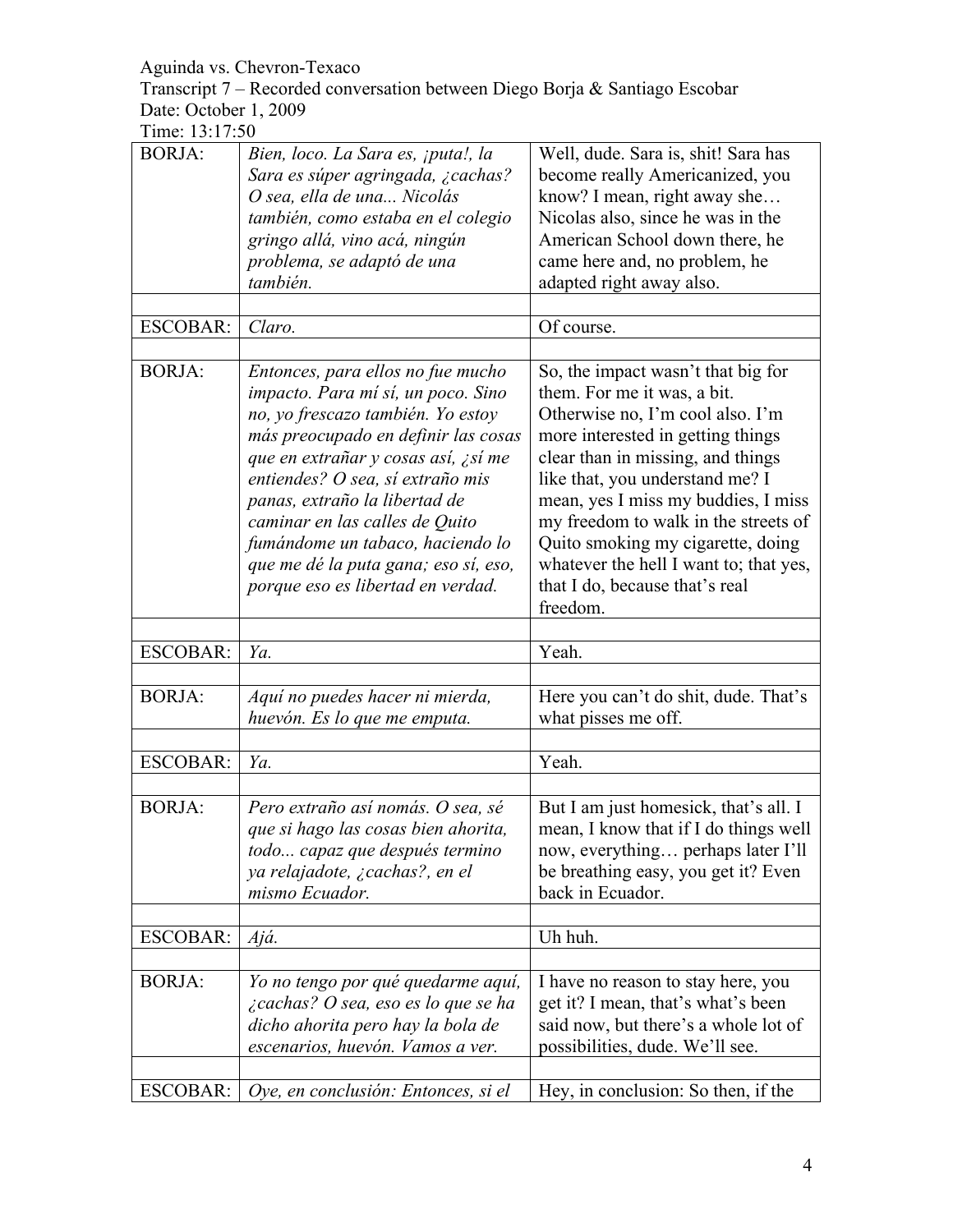Transcript 7 – Recorded conversation between Diego Borja & Santiago Escobar Date: October 1, 2009

|                 | gobierno de Ecuador o una<br>petrolera equis o los de la | Government of Ecuador or some<br>other oil company or the Amazons |
|-----------------|----------------------------------------------------------|-------------------------------------------------------------------|
|                 | Amazonía te dicen: "Vea brother,                         | said to you, "Look brother, here's                                |
|                 | aquí hay tanto y usted puede tocarlo                     | this much and you can touch it and                                |
|                 | y sentirlo", o sea, está abierta la                      | feel it," I mean, that possibility is                             |
|                 | posibilidad.                                             | open.                                                             |
|                 |                                                          |                                                                   |
| <b>BORJA:</b>   | De una.                                                  | Immediately.                                                      |
|                 |                                                          |                                                                   |
| <b>ESCOBAR:</b> | Ya.                                                      | Yeah.                                                             |
|                 |                                                          |                                                                   |
| <b>BORJA:</b>   | De una.                                                  | Immediately.                                                      |
|                 |                                                          |                                                                   |
| <b>ESCOBAR:</b> | Porque si me dices: "No, ni                              | Because if you tell me, "No way in                                |
|                 | cagando para no, ni hacer el                             | hell for no, don't even try it," you                              |
|                 | intento", ¿cachas?                                       | know?                                                             |
|                 |                                                          |                                                                   |
| <b>BORJA:</b>   | Es que no ¿cómo te voy a decir                           | Well, no how can I tell you "no                                   |
|                 | "ni cagando" si es que ni siquiera                       | way in hell," if I don't even know                                |
|                 | sé qué va a pasar todavía acá? O                         | what's going to happen here yet? I                                |
|                 | sea, nunca puedo cerrar esa puerta,                      | mean, I can never close that door,                                |
|                 | <i>i</i> cachas?                                         | you get it?                                                       |
|                 |                                                          |                                                                   |
| <b>ESCOBAR:</b> | Ya.                                                      | Yeah.                                                             |
|                 |                                                          |                                                                   |
| <b>BORJA:</b>   | Si es que si es que obviamente,                          | If it's if it's obviously, if you                                 |
|                 | si es que haces algo tipo "low                           | do something that's like "low                                     |
|                 | profile". O sea, no o seas, tú eres                      | profile." I mean, no I mean,                                      |
|                 | mi pana y todo eso, puedes decir así                     | you're my buddy and all that, you                                 |
|                 | "Pero esto es en corto". O sea $y$                       | can say like, "But this is right now."                            |
|                 | que suerte que no me estén                               | I mean and luckily they aren't                                    |
|                 | grabando y cosas así, ¿cachas?                           | recording me and things like that,                                |
|                 |                                                          | you get it?                                                       |
|                 |                                                          |                                                                   |
| <b>ESCOBAR:</b> | Obvio.                                                   | Obviously.                                                        |
|                 |                                                          |                                                                   |
| <b>BORJA:</b>   | Pero pero claro, loco. O sea, todo                       | But but of course, dude. I mean,                                  |
|                 | este paquete de pasarse al otro lado                     | this whole package of going to the                                |
|                 | es o no digo nada, digamos, el                           | other side is or I don't say                                      |
|                 | uno, o puedo decir "hasta aquí",                         | anything, let's say, one option, or I                             |
|                 | solo lo del video.                                       | can say, "this is as far as I go," only                           |
|                 |                                                          | the video.                                                        |
|                 |                                                          |                                                                   |
| <b>ESCOBAR:</b> | Ya.                                                      | Yeah.                                                             |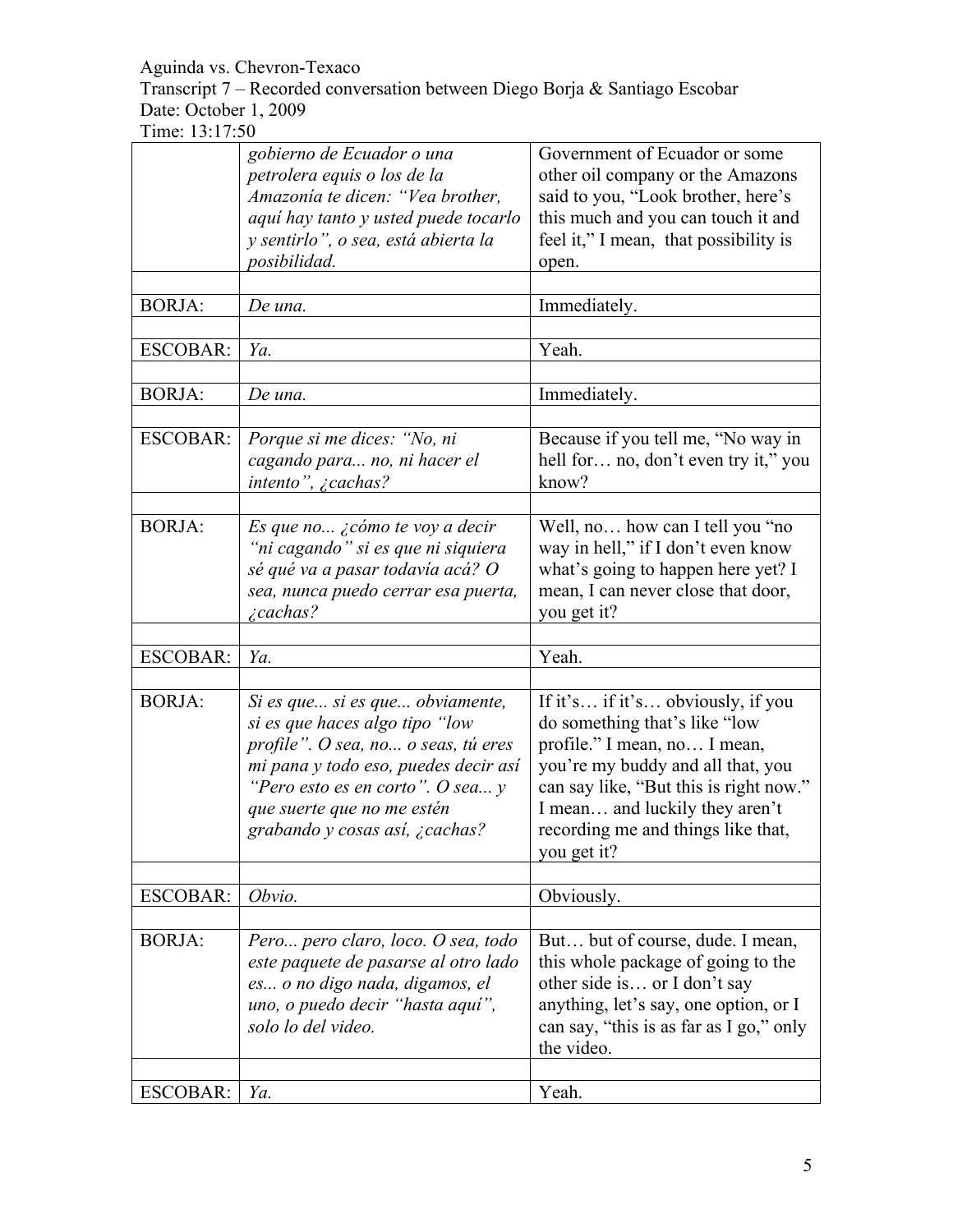Transcript 7 – Recorded conversation between Diego Borja & Santiago Escobar Date: October 1, 2009

Time: 13:17:50

| <b>BORJA:</b>   | O tercero, mando todo lo que tengo,<br>$\zeta$ cachas?                                                                                    | Or the third option, I send<br>everything I have, you get it?                                                                                        |
|-----------------|-------------------------------------------------------------------------------------------------------------------------------------------|------------------------------------------------------------------------------------------------------------------------------------------------------|
| <b>ESCOBAR:</b> | [Riendo] $O$ sea, son combos.                                                                                                             | [Laughing] In other words, they're<br>combos.                                                                                                        |
| <b>BORJA:</b>   | Son combos: Uno, el Lux Extra<br>Large.                                                                                                   | They're combos: One, the Super<br>Size Extra Large.                                                                                                  |
| <b>ESCOBAR:</b> | Ya, y el King Size [riendo].                                                                                                              | Yeah, and the King Size [laughing].                                                                                                                  |
| <b>BORJA:</b>   | King Size, "Tome señor; ganaron".                                                                                                         | King Size, "Here you go sir, you<br>won."                                                                                                            |
| <b>ESCOBAR:</b> | Vos dices: "El combo más grande<br>cuesta tanto, el mediano este, y el<br>combo el combo chiquilín, el",<br>¿cómo se llama?, "el Junior". | You say, "The biggest combo costs<br>so much, the medium this much,<br>and the combo the smallest<br>combo, the," what's it called?<br>"The Junior." |
| <b>BORJA:</b>   | El [Unintelligible] jah no! claro,<br>el ya; ya sí te cacho.                                                                              | The [Unintelligible] oh! Of<br>course, the now; now I get you.                                                                                       |
| <b>ESCOBAR:</b> | El combo el combo de niños.                                                                                                               | The combo the children's combo.                                                                                                                      |
| <b>BORJA:</b>   | Entonces claro; la "Cajita Feliz".                                                                                                        | So then of course; the "Happy"<br>Meal."                                                                                                             |
| <b>ESCOBAR:</b> | [Riendo los dos] "¿Quieres la<br>cajita feliz o quieres, ¡chucha!, a lo<br>grande, a lo bestia?"                                          | [Both laughing] "Do you want the<br>small one, the Happy Meal or do<br>you want, shit The big one, the<br>whole thing?                               |
| <b>BORJA:</b>   | "A lo bestia". Entonces, todo<br>depende. Para que sea facilito para<br>ellos, o sea: uno, dos, tres; nada<br>más, no se complique.       | "The whole thing." Then, it all<br>depends. So to make it easy for<br>them, I mean: one, two, three;<br>nothing else, no complications.              |
| <b>ESCOBAR:</b> | De ley que va o sea, si déjame<br>ver qué dice este hombre. No ves<br>que este hombre es un man es                                        | For sure he'll I mean, if let me<br>see what this man says. Don't you<br>see that this man is a guy he's on                                          |

ä,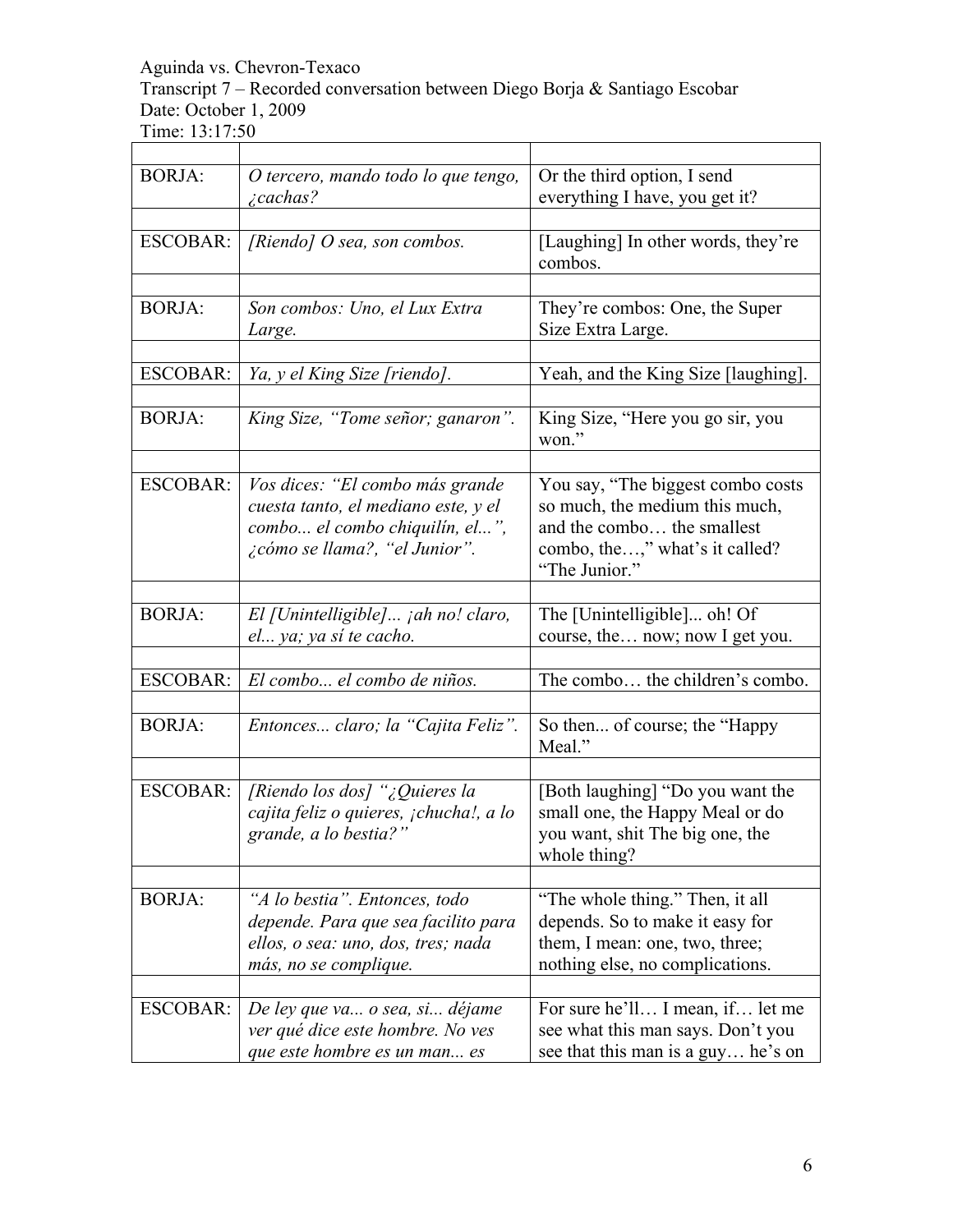Transcript 7 – Recorded conversation between Diego Borja & Santiago Escobar Date: October 1, 2009

|                 | encima el man es asesor del del<br>Correazo, verás.                                                                                                                                                                                                                                               | top this guy's an advisor to  to<br>Correazo <sup>1</sup> , you see.                                                                                                                                                                                                                                                                   |
|-----------------|---------------------------------------------------------------------------------------------------------------------------------------------------------------------------------------------------------------------------------------------------------------------------------------------------|----------------------------------------------------------------------------------------------------------------------------------------------------------------------------------------------------------------------------------------------------------------------------------------------------------------------------------------|
| <b>BORJA:</b>   | ¿Pero no es el mismo Alexis,<br>huevón? Este man le<br>[Unintelligible], le vale mierda<br>[Simultaneous to other speech]                                                                                                                                                                         | But it's not Alexis, dude? This man<br>he [Unintelligible], he doesn't give<br>a shit [Simultaneous to other<br>$specch$ ]                                                                                                                                                                                                             |
| ESCOBAR:        | No, no; ese no. Es que vos sabes<br>que dentro del gobierno hay varias<br>corrientes.                                                                                                                                                                                                             | No, no; not this one. You know that<br>within the government there are<br>several opinions.                                                                                                                                                                                                                                            |
| <b>BORJA:</b>   | ¡Chuta ahí! Ese es el problema de<br>Correa, que hay demasiadas,<br>huevón.                                                                                                                                                                                                                       | Shit, that's! That's the problem<br>with Correa, there are too many,<br>dude.                                                                                                                                                                                                                                                          |
| <b>ESCOBAR:</b> | Claro; está desde el PRE, Partido<br>Social Cristiano, uno que otro de<br>izquierda O sea, hay de todo pues,<br>loco. Lo que pasa es que entre ellos<br>se pelean para decir: "Yo soy el que<br>acapara todo", ¿cachas?, "Tiene<br>que hablar conmigo y de ahí con el<br>presidente", ¿sí cachas? | Of course; everything from the<br>$PRE2$ , the Social Christian Party,<br>one or two from the left I mean,<br>there's a bit of everything, dude.<br>What happens is they fight among<br>themselves to say, "I'm the one that<br>gets everything," you know? "You<br>have to talk to me and then to the<br>president," yes, you get it? |
| <b>BORJA:</b>   | Claro, claro, claro, claro. Ya, pero<br>si tú ¿tú confías en este man,<br>perro?                                                                                                                                                                                                                  | Of course, of course, of course, of<br>course. Yeah, but if you do you<br>trust this guy, dude?                                                                                                                                                                                                                                        |
| <b>ESCOBAR:</b> | O sea, yo conozco este pana que ha<br>sido o sea, el man es re low<br>profile, siempre está por abajo O<br>sea, no es que el man le manipula al<br>Correa, pero le puede decir: "Ve,<br>hay esto. ¿Te interesa o no?", ¿sí<br>cachas?                                                             | I mean, I have a buddy who's<br>been I mean, the guys is very low<br>profile, he's always under In other<br>words, it's not like this guy's<br>manipulating Correa, but he can tell<br>him, "Look, there's this. Are you<br>interested or not?" You get it?                                                                            |
| <b>BORJA:</b>   | Claro. O bueno, tú dile ahí. Yo te<br>digo si que que sí hay; o sea,<br>cómo tranquilamente ver<br>cualquier lado O sea, también                                                                                                                                                                  | Of course. Or well, you tell him<br>there. I'll tell you if that that yes<br>there are; I mean, how calmly see<br>whatever side In other words, I                                                                                                                                                                                      |

 <sup>1</sup> Translator's note: Probably referring to the President of Ecuador; Rafael Correa.

<sup>&</sup>lt;sup>2</sup> Translator's note: PRE, Rodolsista Party of Ecuador.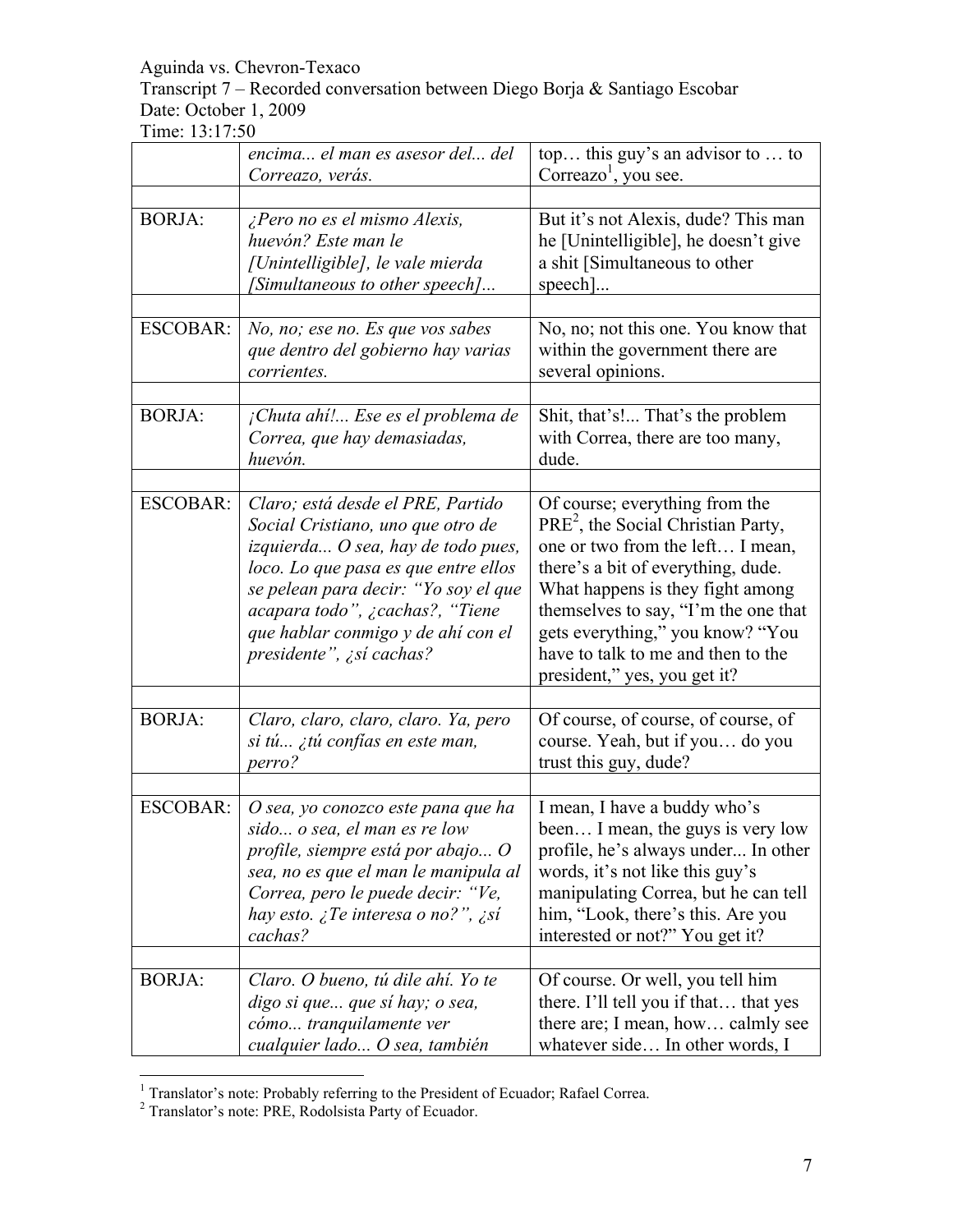Transcript 7 – Recorded conversation between Diego Borja & Santiago Escobar Date: October 1, 2009

|                 | puedo coger aquí y llamar,<br><i>i</i> cachas?, si es cercano y<br>personalmente y todo, pero siempre                                                                       | can also call from here, you know?<br>If it's close and in person and all,<br>but it's always good to know what                                                            |
|-----------------|-----------------------------------------------------------------------------------------------------------------------------------------------------------------------------|----------------------------------------------------------------------------------------------------------------------------------------------------------------------------|
|                 | es bueno saber qué opinan, ¿no?                                                                                                                                             | their opinion is, right?                                                                                                                                                   |
| <b>ESCOBAR:</b> | Ya. Pero vos tampoco puedes hacer<br>la negociación directamente. Vos<br>necesitas a alguien, loco.                                                                         | Yeah. But you can't do the<br>negotiation directly either. You<br>need someone, dude.                                                                                      |
| <b>BORJA:</b>   | No, de ley. [Simultaneous to other<br>$speed$                                                                                                                               | No, for sure. [Simultaneous to other<br>speech]                                                                                                                            |
| <b>ESCOBAR:</b> | Tú, si quieres hacer cualquier<br>negociación, tienes que decirme a<br>mí. Ahí yo pongo a tu disposición<br>mi persona, ¿no?, para que me<br>tomes en cuenta [riendo].      | You, if you want to do any<br>negotiating, you have to tell me.<br>Then I'll make my guy available for<br>you, right? So you keep me in mind<br>[laughing].                |
| <b>BORJA:</b>   | De una, loco. ¿En serio dices? ¡Yo<br>de puta!                                                                                                                              | Immediately, dude. Are you<br>serious? I, shit yeah!                                                                                                                       |
| <b>ESCOBAR:</b> | Claro.                                                                                                                                                                      | Of course.                                                                                                                                                                 |
| <b>BORJA:</b>   | Yo tengo exactamente el camino<br>por a dónde se tiene que ir, y en<br>verdad es focote que yo vaya pero,<br>si es que ya la cosa [Simultaneous<br>to other speech]         | I have exactly the path to to<br>where you need to go, and really it's<br>awesome that I go along, but, if<br>things are already [Simultaneous to<br>other speech]         |
| <b>ESCOBAR:</b> | Pero es que verás; vos puedes<br>usarme a mí, y si pasa algo decir:<br>"Yo no le conozco al man. El man<br>habló, es pana mío pero yo nunca<br>he hablado con él", ¿cachas? | But it's that, look; you can use me<br>and if something happens say, "I<br>don't know that guy. He talked, he's<br>my buddy, but I've never talked to<br>him," you get it? |
| <b>BORJA:</b>   | "Está loco".                                                                                                                                                                | "He's crazy."                                                                                                                                                              |
| <b>ESCOBAR:</b> | [Riendo] "Está"                                                                                                                                                             | [Laughing] "He's"                                                                                                                                                          |
| <b>BORJA:</b>   | Es otro loco. Es amigo del Wayne.                                                                                                                                           | He's another crazy guy. He's a<br>friend of Wayne.                                                                                                                         |
| <b>ESCOBAR:</b> | [Unintelligible] loco [riendo]<br>¿Cachas? Claro, o sea, el rato que                                                                                                        | [Unintelligible] crazy [laughing]<br>you get it? Of course, I mean, the                                                                                                    |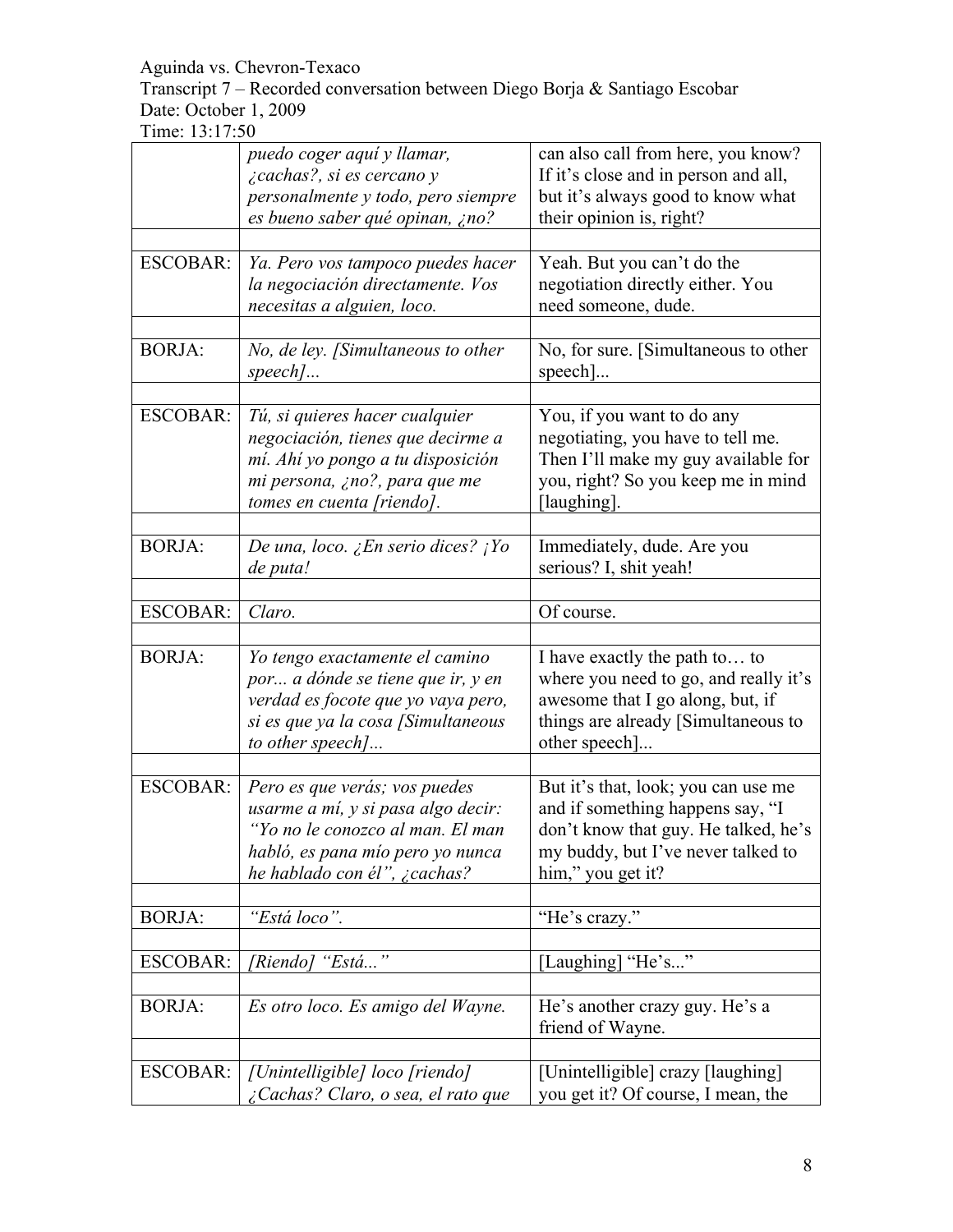# Transcript 7 – Recorded conversation between Diego Borja & Santiago Escobar Date: October 1, 2009

|                 | vos y hablas, ahí te jodes, huevón.                                                                                                                                                                                                                                                                                       | moment that you and you talk,<br>you're screwed, dude.                                                                                                                                                                                                                                                                                   |
|-----------------|---------------------------------------------------------------------------------------------------------------------------------------------------------------------------------------------------------------------------------------------------------------------------------------------------------------------------|------------------------------------------------------------------------------------------------------------------------------------------------------------------------------------------------------------------------------------------------------------------------------------------------------------------------------------------|
| <b>BORJA:</b>   | Claro. No, no, no, no; yo sé. Lo que<br>pasa es que [Simultaneous to other<br>$speed$                                                                                                                                                                                                                                     | Of course. No, no, no, no; I know.<br>The thing is that [Simultaneous to<br>other speech]                                                                                                                                                                                                                                                |
| <b>ESCOBAR:</b> | O sea, solo por haber escúchame,<br>solo por haber ido a una reunión te<br>pueden joder.                                                                                                                                                                                                                                  | I mean, just for having listen to<br>me, just for having gone to a<br>meeting they can screw you over.                                                                                                                                                                                                                                   |
| <b>BORJA:</b>   | Claro. No, no; yo te cacho. O sea,<br>cuando yo pensaba en ir a hablar es<br>porque ya no había vuelta para<br>atrás, ¿cachas? Por eso te decía,<br>porque llega un punto en que yo me<br>cabreo y digo: "A la mierda", y me<br>voy y hasta les doy gratis, ¿cachas?                                                      | Of course. No, no; I understand you.<br>I mean, when I thought about going<br>to talk it's because there was no<br>turning back, you get it? That's why<br>I told you, because I get to the point<br>where I'm pissed off and I say, "To<br>hell with it," and I'll go and just<br>give it to them for free, you know?                   |
| <b>ESCOBAR:</b> | Ajá.                                                                                                                                                                                                                                                                                                                      | Uh huh.                                                                                                                                                                                                                                                                                                                                  |
| <b>BORJA:</b>   | $O$ sea, porque [Simultaneous to<br>other speech]                                                                                                                                                                                                                                                                         | In other words, because<br>[Simultaneous to other speech]                                                                                                                                                                                                                                                                                |
| <b>ESCOBAR:</b> | Pero la cosa es, si vos me dices<br>entonces, verás, yo te digo: "Yo<br>hablé esto", te cuento, o sea, ¿sí<br>cachas? O sea, vos no te así<br>hacen los políticos pues, huevón.<br>$\zeta$ Vos piensas que cuando negocian<br>un contrato va directamente el<br>número uno? Siempre mandan a sus<br>emisarios pues, loco. | But the thing is, if you tell me then,<br>you'll see, I'll tell you, "I said this,"<br>I'll tell you, I mean, you get it,<br>right? I mean, you don't that's<br>what the politicians do, dude. Do<br>you think that when they negotiate a<br>contract they go directly to the<br>number one? They always send<br>their emissaries, dude. |
| <b>BORJA:</b>   | Claro. No, no, no; sí, yo sé. Ahora,<br>yo tengo yo sé las personas con<br>las que hay que hablar y todo. Oye,<br><i>iyo cómo te puedo mandar</i> ? <i>iTú</i><br>has visto la película Crude?                                                                                                                            | Of course. No, no, no; yes, I know.<br>Now, I have I know the people<br>with whom to talk to and all. Hey,<br>how can I send you? Have you<br>seen the movie Crude?                                                                                                                                                                      |
| <b>ESCOBAR:</b> | <i>i</i> Cuál?                                                                                                                                                                                                                                                                                                            | Which?                                                                                                                                                                                                                                                                                                                                   |
| <b>BORJA:</b>   | La película Crude.                                                                                                                                                                                                                                                                                                        | The movie Crude.                                                                                                                                                                                                                                                                                                                         |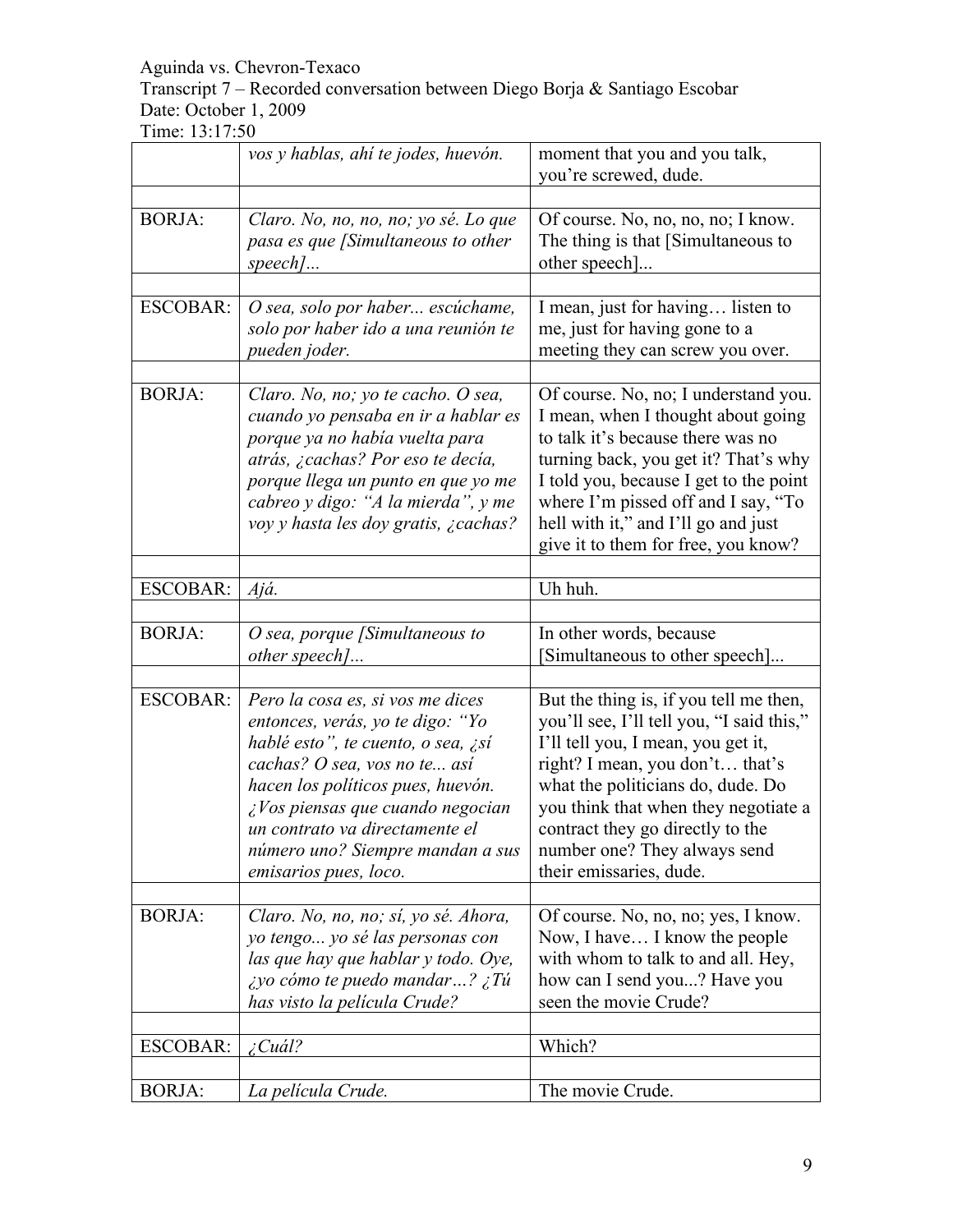Transcript 7 – Recorded conversation between Diego Borja & Santiago Escobar Date: October 1, 2009

Time: 13:17:50

| ESCOBAR:        | No.                                                                                                                                                                                                                                                                                                               | No.                                                                                                                                                                                                                                                                                                       |
|-----------------|-------------------------------------------------------------------------------------------------------------------------------------------------------------------------------------------------------------------------------------------------------------------------------------------------------------------|-----------------------------------------------------------------------------------------------------------------------------------------------------------------------------------------------------------------------------------------------------------------------------------------------------------|
| <b>BORJA:</b>   | Yo tengo la película aquí, loco, pero<br>[Simultaneous to other speech]                                                                                                                                                                                                                                           | I have that movie here, dude, but<br>Simultaneous to other speech]                                                                                                                                                                                                                                        |
| <b>ESCOBAR:</b> | $\Omega$ <i>iQué se llama?</i> , $\Omega$ <i>icrudo?</i>                                                                                                                                                                                                                                                          | What's it called? Crude?                                                                                                                                                                                                                                                                                  |
| <b>BORJA:</b>   | Crudo; fue la última película que<br>sacaron en contra de Chevron. Ahí<br>están los nombres de los abogados<br>que están atrás de esto, la firma<br>para que caches más o menos cómo<br>es la gente. Trata de  ya debe de<br>estar por ahí, huevón; alquilate<br>Crude. O [Unintelligible] si te<br>puedes bajar. | Crude; It was the last movie they<br>made about Chevron. The name of<br>the lawyers who are behind this are<br>there, the company so you can<br>see more or less what those people<br>are like. It's about it should be<br>out there, dude; rent Crude. Or<br>[Unintelligible] if you can<br>download it. |
|                 |                                                                                                                                                                                                                                                                                                                   |                                                                                                                                                                                                                                                                                                           |
| <b>ESCOBAR:</b> | Ya.                                                                                                                                                                                                                                                                                                               | Yeah.                                                                                                                                                                                                                                                                                                     |
| <b>BORJA:</b>   | Para que caches bien quiénes son la<br>gente que está atrás de los<br>indígenas. Esos son pesadotes,<br>huevón.                                                                                                                                                                                                   | So you really understand who are<br>the people behind the Indians. They<br>are heavy, dude.                                                                                                                                                                                                               |
| <b>ESCOBAR:</b> | $\lambda$ Y esta es en contra o a favor de                                                                                                                                                                                                                                                                        | And is this against or in favor of                                                                                                                                                                                                                                                                        |
|                 | Texaco?                                                                                                                                                                                                                                                                                                           | Texaco?                                                                                                                                                                                                                                                                                                   |
| <b>BORJA:</b>   | No, pues la gente que está atrás de<br>los indígenas son los abogados que<br>están en contra de Texaco?                                                                                                                                                                                                           | No, the people that are behind the<br>Indians are the lawyers that are<br>against Texaco?                                                                                                                                                                                                                 |
| <b>ESCOBAR:</b> | Ya.                                                                                                                                                                                                                                                                                                               | Yeah.                                                                                                                                                                                                                                                                                                     |
|                 |                                                                                                                                                                                                                                                                                                                   |                                                                                                                                                                                                                                                                                                           |
| <b>BORJA:</b>   | Pero sería bueno que veas el otro<br>lado también, ¿cachas?                                                                                                                                                                                                                                                       | But it would be good for you to see<br>the other side also, you get it?                                                                                                                                                                                                                                   |
| <b>ESCOBAR:</b> | Ya. Pero esta Crude es en contra de<br>los abogados de Texaco.                                                                                                                                                                                                                                                    | Yeah. But this Crude is against the<br>Texaco lawyers.                                                                                                                                                                                                                                                    |
| <b>BORJA:</b>   | Claro. En contra de la compañía.                                                                                                                                                                                                                                                                                  | Of course. Against the company.                                                                                                                                                                                                                                                                           |
| ESCOBAR:        | ¿De cuál compañía?                                                                                                                                                                                                                                                                                                | Which company?                                                                                                                                                                                                                                                                                            |

÷,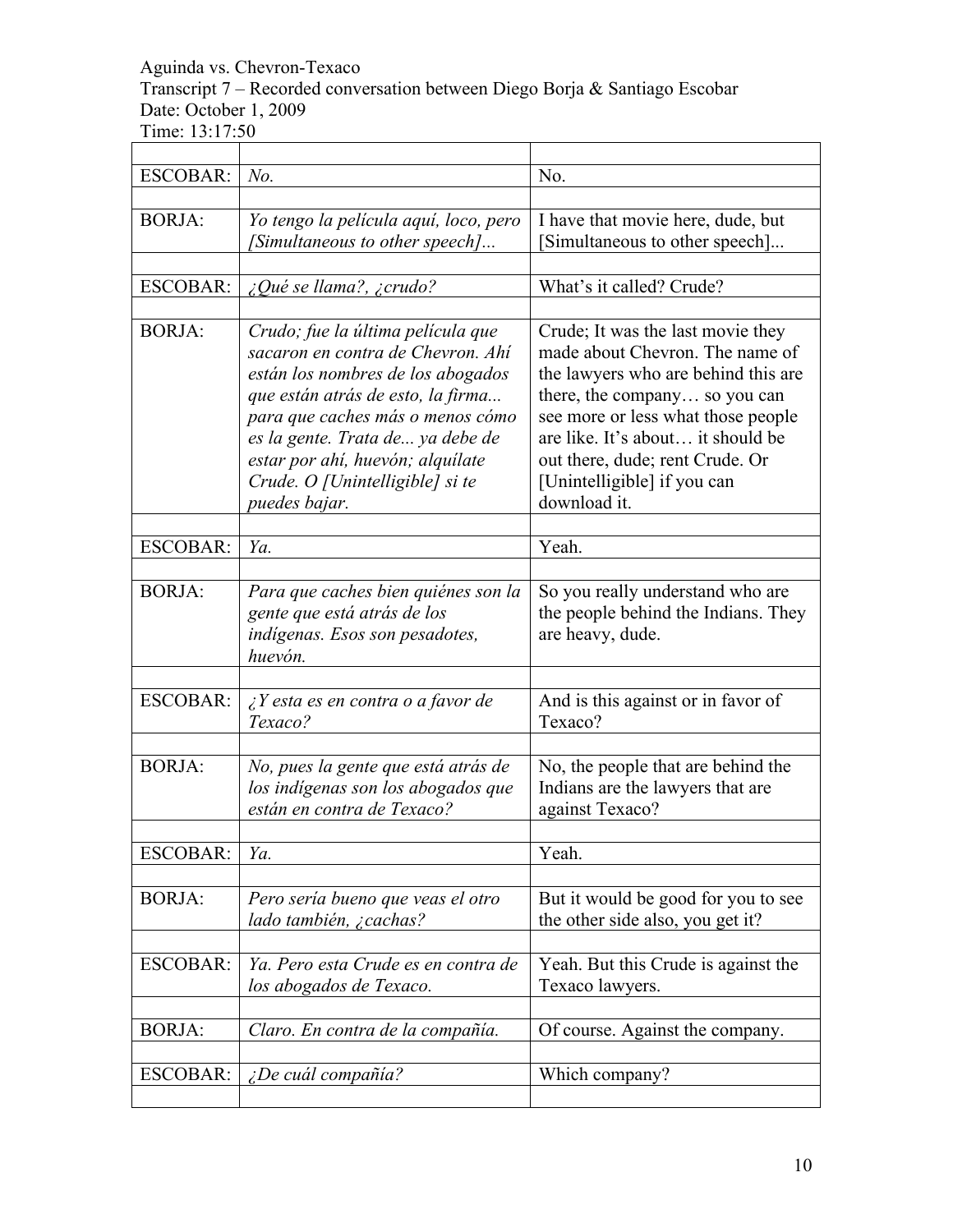Transcript 7 – Recorded conversation between Diego Borja & Santiago Escobar Date: October 1, 2009

| <b>BORJA:</b>   | De Texaco.                                                                                                                                                                                                                                                                                                        | Texaco.                                                                                                                                                                                                                                                                                       |
|-----------------|-------------------------------------------------------------------------------------------------------------------------------------------------------------------------------------------------------------------------------------------------------------------------------------------------------------------|-----------------------------------------------------------------------------------------------------------------------------------------------------------------------------------------------------------------------------------------------------------------------------------------------|
| <b>ESCOBAR:</b> | A ver, a ver: Crude es contra de<br>Texaco.                                                                                                                                                                                                                                                                       | Let's see, let's see: Crude is against<br>Texaco.                                                                                                                                                                                                                                             |
| <b>BORJA:</b>   | Ajá; la película Crude.                                                                                                                                                                                                                                                                                           | Uh huh; the movie Crude.                                                                                                                                                                                                                                                                      |
| <b>ESCOBAR:</b> | Financiado por los abogados que<br>están en contra de Texaco.                                                                                                                                                                                                                                                     | Financed by the lawyers who are<br>against Texaco.                                                                                                                                                                                                                                            |
| <b>BORJA:</b>   | Mmm financiado por me<br>imagino que sí ha de haber sido<br>financiado por ellos, pero se supone<br>que es un productor independiente.                                                                                                                                                                            | Hmmfinanced by I imagine that<br>it must have been financed by them,<br>but supposedly it's an independent<br>producer.                                                                                                                                                                       |
| <b>ESCOBAR:</b> | Ya.                                                                                                                                                                                                                                                                                                               | Yeah.                                                                                                                                                                                                                                                                                         |
| <b>BORJA:</b>   | Pero no creo que sea independiente<br>porque está parcializado.                                                                                                                                                                                                                                                   | But I don't think it's independent,<br>because it's biased.                                                                                                                                                                                                                                   |
| <b>ESCOBAR:</b> | [Riendo] Ya, no crees que sea<br>independiente.                                                                                                                                                                                                                                                                   | [Laughing] Okay, you don't think<br>it's independent.                                                                                                                                                                                                                                         |
| <b>BORJA:</b>   | $No$ .                                                                                                                                                                                                                                                                                                            | No.                                                                                                                                                                                                                                                                                           |
| <b>ESCOBAR:</b> | O sea, que los que están en contra<br>de Texaco también son unos<br>abogados repesados.                                                                                                                                                                                                                           | So, the guys that are against Texaco<br>are also some lawyer jerks.                                                                                                                                                                                                                           |
| <b>BORJA:</b>   | En Estados Unidos, claro.                                                                                                                                                                                                                                                                                         | In the United States, of course.                                                                                                                                                                                                                                                              |
|                 | ESCOBAR:   Ya. O sea, no es cualquier verga.                                                                                                                                                                                                                                                                      | Yeah. I mean, it's a big deal.                                                                                                                                                                                                                                                                |
| <b>BORJA:</b>   | No, no; para nada, loco. Entonces<br>esos manes cuando veas esta<br>película te vas a dar cuenta que<br>también son abogados pesadotes,<br>que cualquier información que<br>nosotros tengamos, especialmente<br>viniendo de mí, ellos pueden darle<br>tres mil veces más poder de lo que<br>te imaginas, ¿cachas? | No, no; not at all, dude. So then<br>these guys when you watch this<br>movie you'll realize that they are<br>also heavy-duty lawyers, that any<br>information we have, especially<br>coming from me, they can give it<br>three thousand times more power<br>than you can imagine, you get it? |
| ESCOBAR:        | O sea, vos, <i>ihijo de puta!</i> , yo creo                                                                                                                                                                                                                                                                       | In other words, you, son of a bitch!                                                                                                                                                                                                                                                          |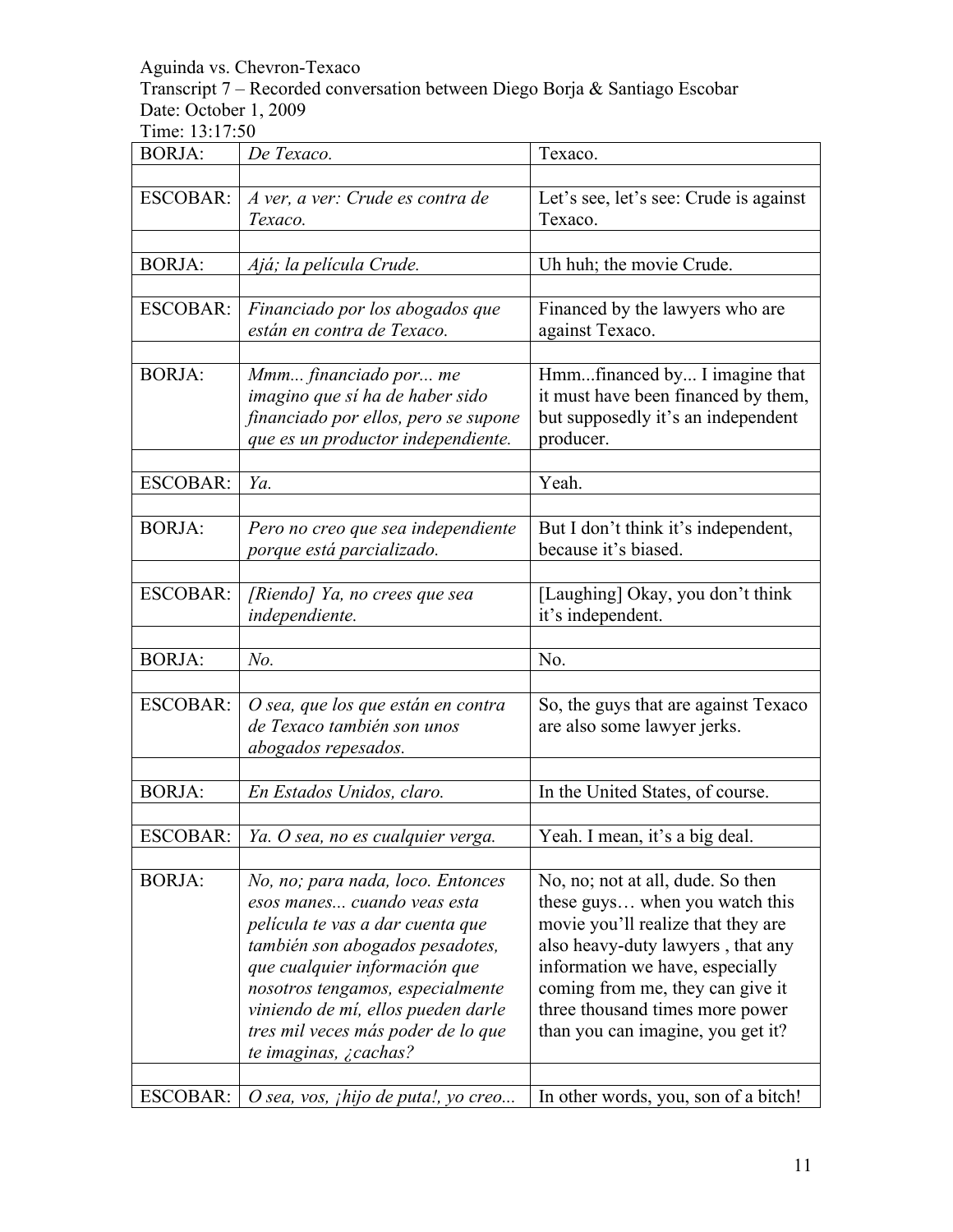Transcript 7 – Recorded conversation between Diego Borja & Santiago Escobar Date: October 1, 2009

|                 | <i>¡Bueno!, vamos a ver cómo van las</i>                                                                                                                                     | I think Fine! Let's see how things                                                                                                                                                                                         |
|-----------------|------------------------------------------------------------------------------------------------------------------------------------------------------------------------------|----------------------------------------------------------------------------------------------------------------------------------------------------------------------------------------------------------------------------|
|                 | cosas.                                                                                                                                                                       | go.                                                                                                                                                                                                                        |
| <b>BORJA:</b>   | [Riendo] Tú crees que estoy del<br>lado equivocado, ¿no?                                                                                                                     | [Laughing] You think I'm on the<br>wrong side, right?                                                                                                                                                                      |
| <b>ESCOBAR:</b> | Ya ahorita ya no sé nada [riendo].                                                                                                                                           | Right now I don't know anything<br>[laughing].                                                                                                                                                                             |
| <b>BORJA:</b>   | "Yo solo sé que nada sé".                                                                                                                                                    | "I only know that I don't know<br>anything."                                                                                                                                                                               |
| <b>ESCOBAR:</b> | "Ahorita solo sé que nada sé";<br>firma Confucio.                                                                                                                            | "Right now I only know that I don't<br>know anything," signed Confucius.                                                                                                                                                   |
| <b>BORJA:</b>   | [Riendo] Entonces, veamos eso<br>pues, loco. Veamos cómo va la<br>cosa. Habla ahí.                                                                                           | [Laughing] So then, let's take a look<br>at that, dude. Let's see how things<br>go. Talk to them.                                                                                                                          |
| <b>ESCOBAR:</b> | Pero ve o sea, imaginate; estos<br>rusos, vos sabés cuánto cash tienen<br>ahora, $\zeta$ no?                                                                                 | But look I mean, imagine; these<br>Russians, you know how much cash<br>they have now, right?                                                                                                                               |
| <b>BORJA:</b>   | A lo bestia, ¿pero qué quieren hacer<br>estos manes?                                                                                                                         | Bucket loads, but what do those<br>guys want to do?                                                                                                                                                                        |
| <b>ESCOBAR:</b> | $\angle$ Cómo?                                                                                                                                                               | What?                                                                                                                                                                                                                      |
| <b>BORJA:</b>   | $\lambda$ Qué quiere hacer estos manes?,<br>¿comprar las acciones cuando<br>bajen y después venderlas?                                                                       | What do those guys want to do?<br>Buy the stocks when they go down<br>and then sell them?                                                                                                                                  |
| <b>ESCOBAR:</b> | No sé.                                                                                                                                                                       | I don't know.                                                                                                                                                                                                              |
| <b>BORJA:</b>   | $\lambda$ O comprar las acciones de la<br>compañía?                                                                                                                          | Or buy the company's stocks?                                                                                                                                                                                               |
| <b>ESCOBAR:</b> | No sé. No sé, pero son más<br>capitalistas que los capitalistas. Es<br>lo único que te puedo decir. O sea,<br>son una mezcla entre chinos y<br>gringos [riendo], ¿sí cachas? | I don't know. I don't know, but they<br>are more capitalist than the<br>capitalists. That's the only thing I<br>can tell you. I mean, they're like a<br>mix between the Chinese and the<br>Americans [laughing], you know? |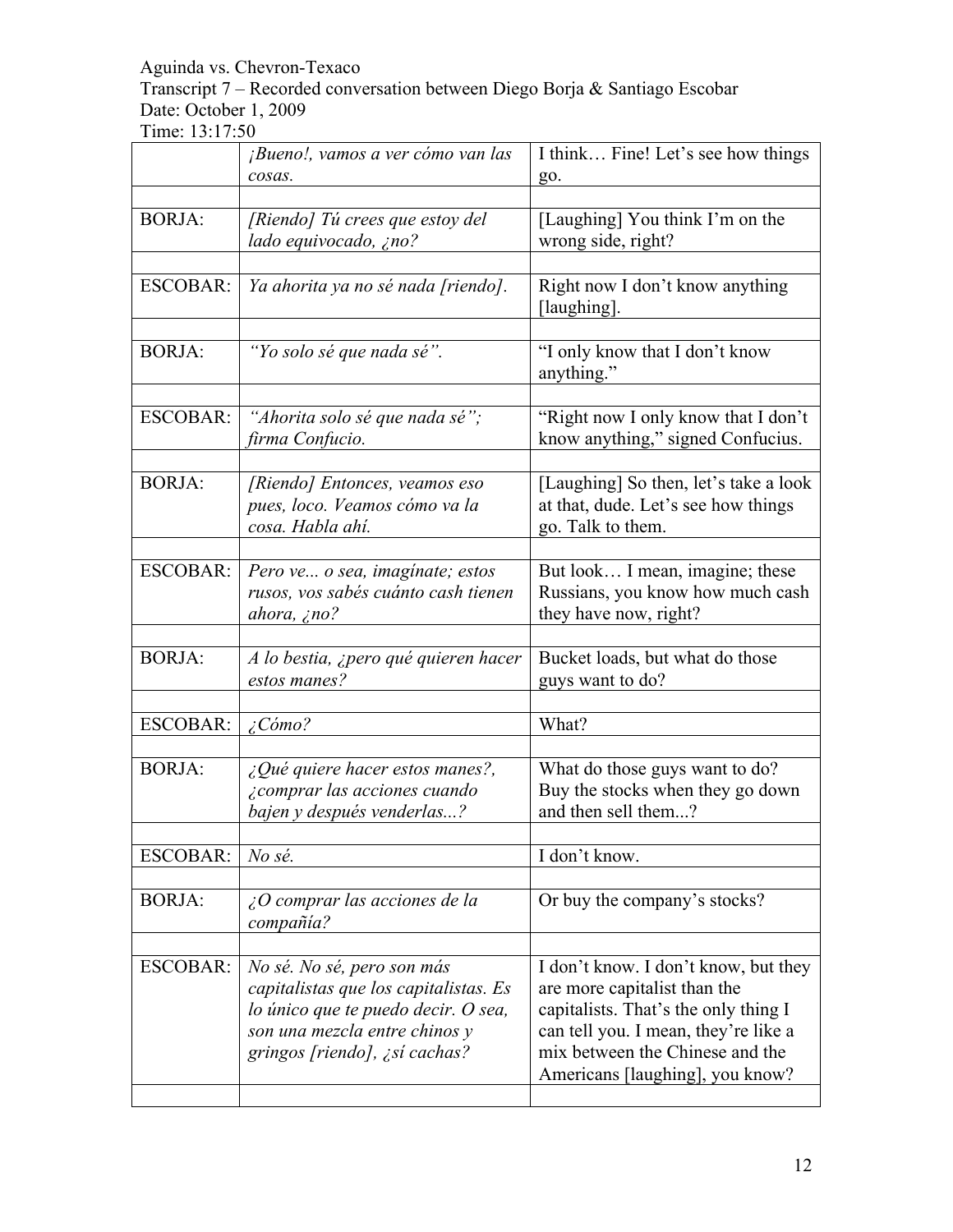Transcript 7 – Recorded conversation between Diego Borja & Santiago Escobar Date: October 1, 2009

| <b>BORJA:</b>   | ¡Qué miedo, huevón!                                                                                                                                                      | That's scary, dude!                                                                                                                                                     |  |
|-----------------|--------------------------------------------------------------------------------------------------------------------------------------------------------------------------|-------------------------------------------------------------------------------------------------------------------------------------------------------------------------|--|
|                 |                                                                                                                                                                          |                                                                                                                                                                         |  |
| <b>ESCOBAR:</b> | Son dañadísimos.                                                                                                                                                         | They are so bad.                                                                                                                                                        |  |
| <b>BORJA:</b>   | [Unintelligible] son tienen alma<br>de chino con cara de gringo.                                                                                                         | [Unintelligible] they are they<br>have a Chinese soul and a gringo<br>face.                                                                                             |  |
| <b>ESCOBAR:</b> | Sí, son remafiosos, redañados.                                                                                                                                           | Yes, they are super Mafioso, super<br>evil.                                                                                                                             |  |
| <b>BORJA:</b>   | "Cara de chino", "cara de chino"<br>[imitando acento chino].                                                                                                             | "Chinese face," "Chinese face"<br>[imitating a Chinese accent].                                                                                                         |  |
| <b>ESCOBAR:</b> | Son retorcidos, ¿pero sabes cómo<br>se desestresan?                                                                                                                      | They are super twisted, but you<br>know how they get rid of stress?                                                                                                     |  |
| <b>BORJA:</b>   | Vendiendo armas, disparando.                                                                                                                                             | Selling arms, shooting.                                                                                                                                                 |  |
| <b>ESCOBAR:</b> | Jugando ajedrez.                                                                                                                                                         | Playing chess.                                                                                                                                                          |  |
| <b>BORJA:</b>   | Tomando vodka.                                                                                                                                                           | Drinking vodka.                                                                                                                                                         |  |
| <b>ESCOBAR:</b> | [Riendo] Jugando ajedrez. Claro, o<br>sea, eso es normal. O sea, es lo<br>mismo vender un barril de petróleo<br>que un tanque de guerra. O sea, es<br>lo mismo, ¿cachas? | [Laughing] Playing chess. Of<br>course, I mean, that's normal. I<br>mean, it's the same thing to sell a<br>barrel of oil or a tank. I mean, it's<br>the same, you know? |  |
| <b>BORJA:</b>   | A ellos les vale.                                                                                                                                                        | They don't care.                                                                                                                                                        |  |
|                 | ESCOBAR: $\vert$ O una claro. O sea, lo que sea,<br>$\zeta$ cachas?                                                                                                      | Or one of course. I mean,<br>whatever, you get it?                                                                                                                      |  |
| <b>BORJA:</b>   | ¡Qué foco, huevón!                                                                                                                                                       | What a trip, dude!                                                                                                                                                      |  |
| <b>ESCOBAR:</b> | Son más capitalistas que el Tío<br>Sam. Con eso te dije todo, loco.                                                                                                      | They're more capitalist than Uncle<br>Sam. With that I'm saying it all,<br>dude.                                                                                        |  |
| <b>BORJA:</b>   | [Riendo] $\chi$ Y este man te comentó<br>algo de eso o qué onda?                                                                                                         | [Laughing] And did that dude tell<br>you anything about that or what's<br>up?                                                                                           |  |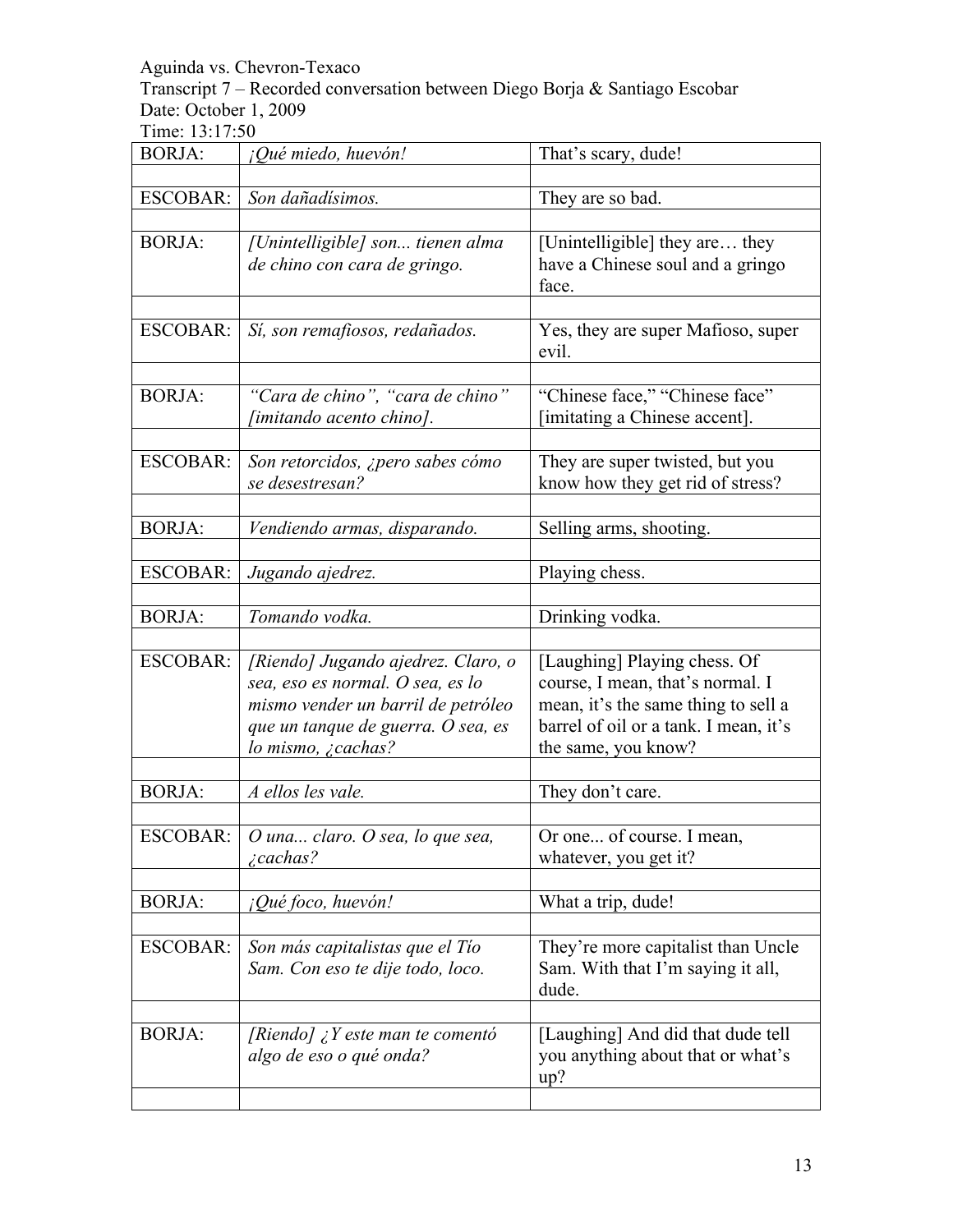| Transcript 7 – Recorded conversation between Diego Borja & Santiago Escobar |  |
|-----------------------------------------------------------------------------|--|
| Date: October 1, 2009                                                       |  |

| <b>ESCOBAR:</b> | O sea, el man me dijo o sea, ya                                          | I mean, the guy told me I mean,                                       |  |
|-----------------|--------------------------------------------------------------------------|-----------------------------------------------------------------------|--|
|                 | hablando después o sea, le                                               | talking later in other words, I told                                  |  |
|                 | comenté bien cómo era la nota y                                          | you what's up and everything, shit!                                   |  |
|                 | todo, ¡chucha! Igual me fui a un                                         | I also went to a public phone, it was                                 |  |
|                 | teléfono ahí público, que salió                                          | totally expensive, son of a bitch!                                    |  |
|                 | carazo, <i>ihijo de puta!</i> , por cierto.                              | That's true. So I had the guy call me                                 |  |
|                 | Entonces le hice al man que me                                           | back, I made him call, then we were                                   |  |
|                 | llame, le hice que llame, entonces                                       | talking and the guy told me he was                                    |  |
|                 | éramos conversando y el man me                                           | going to make a few phone calls. I                                    |  |
|                 | dijo que iba a hacer un par de                                           | called him the next the next                                          |  |
|                 | llamadas. Le llamé la siguiente la                                       | morning and he told me, "Look,                                        |  |
|                 | siguiente semana y me dijo: "Ve                                          | dude, it would be first, ask your                                     |  |
|                 | loco, sería de primero, pregúntale                                       | buddy if he's willing or not willing.                                 |  |
|                 | a tu pana si está o no está                                              | If he's willing, what does he want?"                                  |  |
|                 | dispuesto. Si el man está dispuesto,                                     | Really, they asked me that.                                           |  |
|                 | <i>i</i> qué quiere?". De ley me                                         | "Second, tell him that there isn't                                    |  |
|                 | preguntaron eso. "Segundo, dile                                          | what he wants; cash, cash, in other                                   |  |
|                 | que no hay como él quiere; cash,                                         | words, only cash. Here we do things                                   |  |
|                 | cash; o sea, solo efectivo. Aquí se                                      | differently, it's the same, but due to                                |  |
|                 | hace de otra forma, que es lo mismo                                      | tax issues and public image and all                                   |  |
|                 | pero por cuestiones fiscales y de                                        | that stuff. It's not like arriving with                               |  |
|                 | imagen pública y de toda la cosa.                                        | briefcases, 'here, take it, dude,"                                    |  |
|                 | No hay cómo llegar con maletas,                                          | you get it?                                                           |  |
|                 | 'Toma huevón'", ¿cachas?                                                 |                                                                       |  |
|                 |                                                                          |                                                                       |  |
| <b>BORJA:</b>   | Pero, ¿por parte de quién?                                               | But, on behalf of whom?                                               |  |
|                 |                                                                          |                                                                       |  |
| <b>ESCOBAR:</b> | El man me dice que esto, por lo                                          | The guy tells me that this, generally,                                |  |
|                 | general, ahorita a los mercados                                          | right now the emerging markets and                                    |  |
|                 | emergentes y a las empresas                                              | the big companies in those                                            |  |
|                 | grandes de estos mercados                                                | emerging markets, they're                                             |  |
|                 | emergentes, les interesa que se vaya                                     | interested in a gringo giant                                          |  |
|                 | del mercado un gigante gringo.                                           | disappearing from the market.                                         |  |
|                 |                                                                          |                                                                       |  |
| <b>BORJA:</b>   | $iUy!$ De una, [Unintelligible],                                         | Oh! Right away, [Unintelligible],                                     |  |
|                 | huevón.                                                                  | dude.                                                                 |  |
| <b>ESCOBAR:</b> | Entonces me dice                                                         | So then he tells me                                                   |  |
|                 |                                                                          |                                                                       |  |
| <b>BORJA:</b>   | Y eso que no y eso que no le                                             | And that's no and I didn't tell you                                   |  |
|                 | contaste todo lo demás que tengo.                                        | everything else I have. You were                                      |  |
|                 | Simplemente estabas estabas                                              | just you were basing it on what                                       |  |
|                 |                                                                          |                                                                       |  |
|                 |                                                                          |                                                                       |  |
|                 | basándote en lo que viste [suena el<br>teléfono]. Espérate un ratito [se | you saw [the telephone rings]. Wait<br>a minute [leaves to answer the |  |